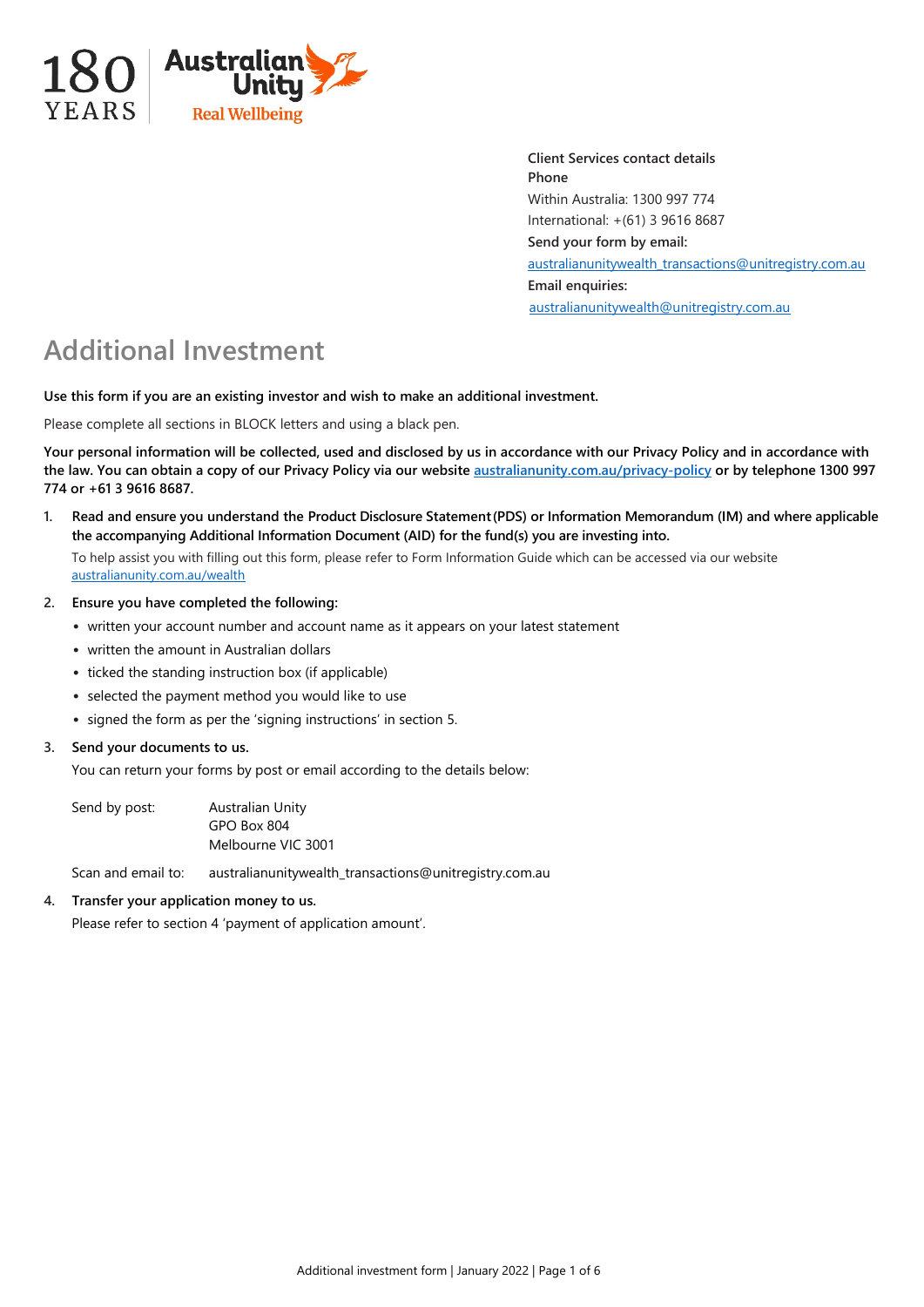| Account number |  |
|----------------|--|
|                |  |

Account name

### **2. Investment Details**

Please specify the amount(s) you wish to invest. Please refer to your fund PDS or IM to ensure you meet the minimum additional investment amount.

If you are an existing unit holder in the fund for which you are applying, the distribution choice below will override any pre-existing election. If you have not previously provided your bank account information, please complete a Change of Details form which you can find at www.australianunity.com.au/wealth/changeofdetails

If you do not make an election and have not made one before, distributions will be reinvested.

| <b>FUND NAME</b>                                                  | <b>APIR CODE</b>                   | <b>MINIMUM</b><br><b>ADDITIONAL</b> | <b>INVESTMENT</b> | <b>DISTRIBUTION OPTION</b><br>(indicate preference with an X) |                 |
|-------------------------------------------------------------------|------------------------------------|-------------------------------------|-------------------|---------------------------------------------------------------|-----------------|
|                                                                   | <b>INVESTMENT</b><br><b>AMOUNT</b> |                                     | <b>AMOUNT</b>     | Pay to my<br>bank a/c                                         | <b>Reinvest</b> |
| Altius Sustainable Bond Fund                                      | AUS0071AU                          | AUD \$1,000                         | AUD \$            |                                                               |                 |
| Australian Unity A-REIT Fund                                      | AUS0055AU                          | AUD \$1,000                         | AUD \$            |                                                               |                 |
| Australian Unity Balanced Growth Portfolio                        | AUS0100AU                          | AUD \$1,000                         | AUD \$            |                                                               |                 |
| Australian Unity Future of Healthcare Fund - Wholesale            | AUS9268AU                          | AUD \$50,000                        | AUD \$            |                                                               |                 |
| Australian Unity Green Bond Fund - Ordinary                       | AUS0084AU                          | AUD \$50,000                        | AUD \$            |                                                               |                 |
| Australian Unity Green Bond Fund - Retail                         | AUS9041AU                          | AUD \$1,000                         | AUD \$            |                                                               |                 |
| Australian Unity Sustainable Short Term Income Fund -<br>Ordinary | AUS0079AU                          | AUD \$50,000                        | AUD \$            |                                                               |                 |
| Australian Unity Sustainable Short Term Income Fund - Retail      | AUS1392AU                          | AUD \$1,000                         | AUD \$            |                                                               |                 |
| Platypus Absolute Return Australian Equities Fund                 | AUS8992AU                          | AUD \$5,000                         | AUD \$            |                                                               |                 |
| Platypus Australian Equities Fund                                 | AUS0030AU                          | AUD \$1,000                         | AUD \$            |                                                               |                 |
| Platypus Systematic Growth Fund                                   | AUS0036AU                          | AUD \$1,000                         | AUD \$            |                                                               |                 |
| Pro-D Balanced Fund                                               | <b>AUS0066AU</b>                   | AUD \$1,000                         | AUD \$            |                                                               |                 |
| Pro-D Growth Fund                                                 | <b>AUS0068AU</b>                   | AUD \$1,000                         | AUD \$            |                                                               |                 |
| Pro-D High Growth Fund                                            | AUS0064AU                          | AUD \$1,000                         | AUD \$            |                                                               |                 |
| Talaria Global Equity Fund - Foundation                           | <b>WGT0001AU</b>                   | AUD \$25,000                        | AUD \$            |                                                               |                 |
| Talaria Global Equity Fund Currency Hedged (Managed Fund)         | WFS0547AU                          | AUD \$1,000                         | AUD \$            |                                                               |                 |
| Talaria Global Equity Fund (Managed Fund)                         | AUS0035AU                          | AUD \$1,000                         | AUD \$            |                                                               |                 |

## **3. Other Instructions**

If you wish to change your other instructions (such as your reporting preferences, Financial Adviser information, or contact details), please complete the relevant form, available from [australianunity.com.au/wealth](https://www.australianunity.com.au/wealth)

## **4. Payment of Application Amount**

**Please read this section very carefully and follow the payment instructions for the fund you are investing in. Please ensure you deposit funds into the correct account.** 

Please select your payment method and complete the relevant section if applicable. All payments must be made in AUD.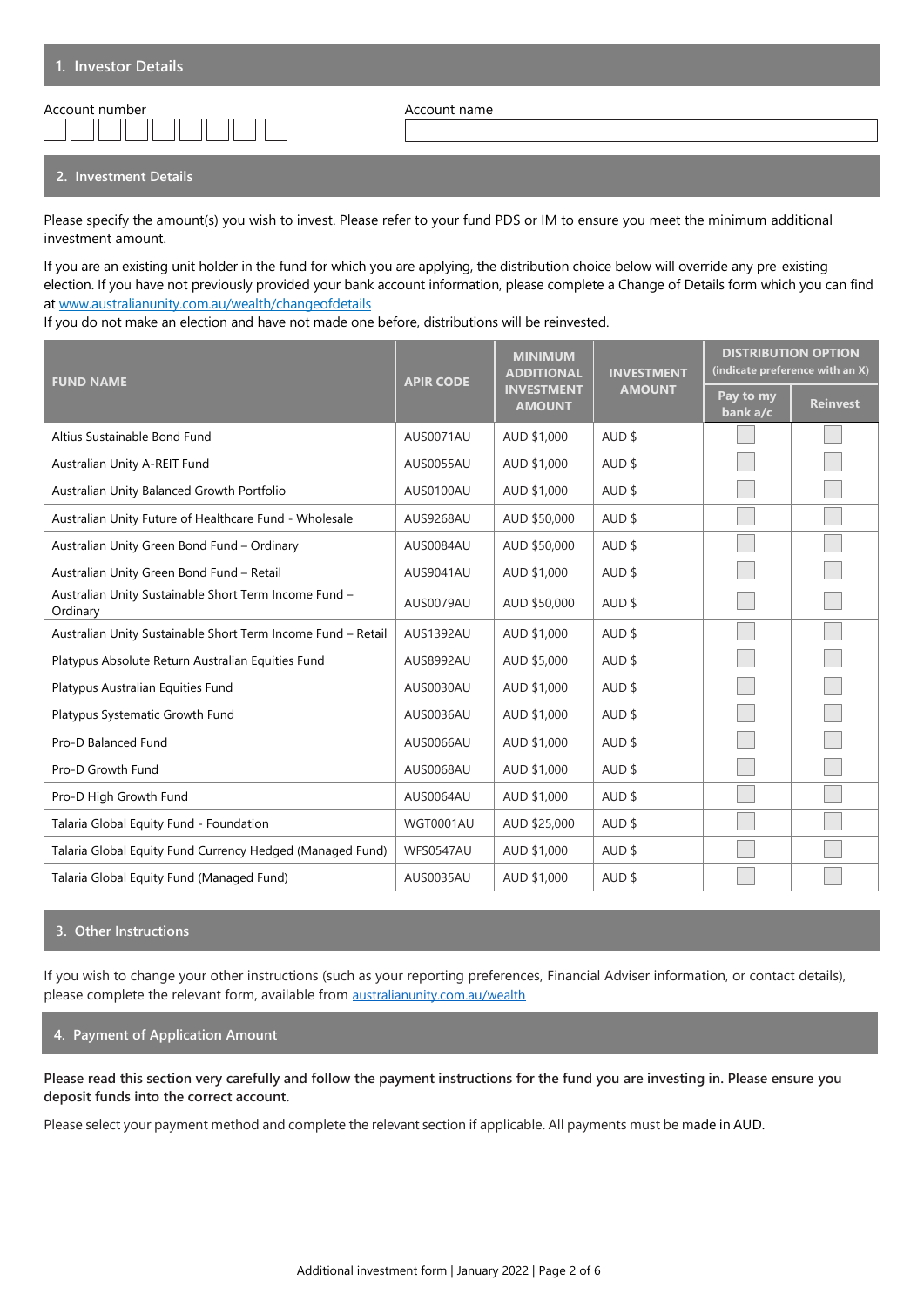| I am making my payment by: |  |
|----------------------------|--|
| EFT                        |  |
| Direct debit               |  |
| $\Box$ $\Box$ BPAY®        |  |
|                            |  |

| <b>Managed Funds:</b>                                                                                                                                                                                                                                                                                                                                                                                                                                                                                                                                                                                                                                                                                                                                   | EFT payment details:                                                                                                                                                                           |
|---------------------------------------------------------------------------------------------------------------------------------------------------------------------------------------------------------------------------------------------------------------------------------------------------------------------------------------------------------------------------------------------------------------------------------------------------------------------------------------------------------------------------------------------------------------------------------------------------------------------------------------------------------------------------------------------------------------------------------------------------------|------------------------------------------------------------------------------------------------------------------------------------------------------------------------------------------------|
| Altius Sustainable Bond Fund<br>Australian Unity A-REIT Fund<br>Australian Unity Balanced Growth Portfolio<br>Australian Unity Future of Healthcare - Wholesale<br>Australian Unity Green Bond Fund - Ordinary<br>Australian Unity Green Bond Fund - Retail<br>Australian Unity Sustainable Short Term Income Fund - Ordinary<br>Australian Unity Sustainable Short Term Income Fund - Retail<br>Platypus Absolute Return Australian Equities Fund<br>Platypus Australian Equities Fund<br>Platypus Systematic Growth Fund<br>Pro-D Balanced Fund<br>Pro-D Growth Fund<br>Pro-D High Growth Fund<br>Talaria Global Equity Fund - Foundation<br>Talaria Global Equity Fund - Currency Hedged (Managed Fund)<br>Talaria Global Equity Fund (Managed Fund) | Account name: OFS ARF Australian Unity Funds<br>Management Ltd Application Trust Account<br>BSB: 083-001<br>Account number: 765189036<br>Your reference: [please use the name of the investor] |

### **Direct debit authority – Australian bank accounts only**

You can allow us to deduct your application amount directly from your nominated financial institution account by completing the direct debit authority below. This debit will be made through the Bulk Electronic Clearing System (BECS) from your account held at the financial institution you have nominated below.

By completing and signing this section, you have understood and agreed to the terms and conditions governing the debit arrangements between you and Onevue Fund Services Pty Ltd As Agent For Australian Unity Funds Management Limited, as set out in this Request and in your Direct Debit Request Service Agreement, a copy of which is [available at](http://www.onevue.com.au/) 

[https://cms2.onevue.com.au/index.php/download\\_file/4180/](http://www.onevue.com.au/)

### Financial institution name

Branch name

BSB number Account number

Agent For Australian Unity Funds Management Limited ABN 60071 497 115 (User ID 623200) to arrange, through its own financial institution, a debit to the nominated account as deemed payable by OneVue.

I/We request and authorise Onevue Fund Services Pty Ltd As

Signature of primary bank account holder

Please print full name

| Date (DD/MM/YYYY) |  |  |  |  |  |
|-------------------|--|--|--|--|--|
|                   |  |  |  |  |  |

Signature of joint bank account holder (if applicable)

Please print full name

Date (DD/MM/YYYY)

 $/$  /

Account name (no third party accounts)

**BPAY – telephone and internet banking**

**If paying by** BPAY**, you do not need to send this application form to us.**

You can make your payment using telephone or internet banking.

You will need to quote the biller code and your reference number when making your payment.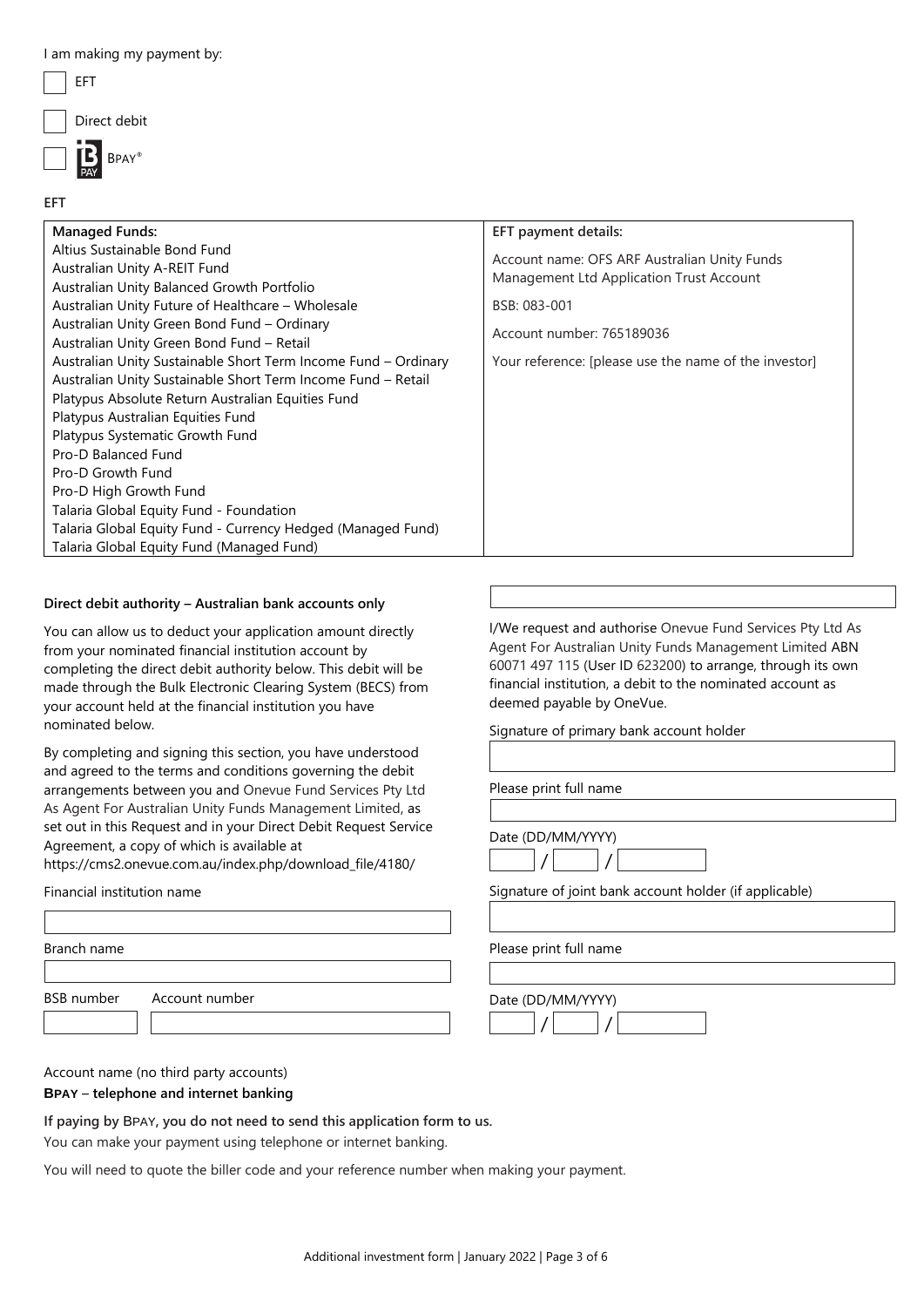| Fund                                                                 | <b>BPay Details</b>                                          |  |  |  |
|----------------------------------------------------------------------|--------------------------------------------------------------|--|--|--|
| Altius Sustainable Bond                                              | Biller code 339259                                           |  |  |  |
| Fund                                                                 | Reference number [Your Account Number]                       |  |  |  |
| Australian Unity A-REIT                                              | Biller code 339226                                           |  |  |  |
| Fund                                                                 | Reference number [Your Account Number]                       |  |  |  |
| Australian Unity Balanced                                            | Biller code 362566                                           |  |  |  |
| Growth Portfolio                                                     | Reference number [Your Account Number]                       |  |  |  |
| Australian Unity Future of<br>Healthcare Fund -<br>Wholesale         | Biller code 349894<br>Reference number [Your Account Number] |  |  |  |
| Australian Unity Green                                               | Biller code 339234                                           |  |  |  |
| Bond Fund - Ordinary                                                 | Reference number [Your Account Number]                       |  |  |  |
| Australian Unity Green Bond                                          | Biller code 362541                                           |  |  |  |
| Fund - Retail                                                        | Reference number [Your Account Number]                       |  |  |  |
| Australian Unity Sustainable<br>Short Term Income Fund -<br>Ordinary | Biller code 339085<br>Reference number [Your Account Number] |  |  |  |
| Australian Unity Sustainable<br>Short Term Income Fund -<br>Retail   | Biller code 362558<br>Reference number [Your Account Number] |  |  |  |

| <b>Fund</b>                                                       | <b>BPay Details</b>                                          |
|-------------------------------------------------------------------|--------------------------------------------------------------|
| Platypus Absolute Return                                          | Biller code 339150                                           |
| Australian Equities Fund                                          | Reference number [Your Account Number]                       |
| Platypus Australian Equities                                      | Biller code 339218                                           |
| Fund                                                              | Reference number [Your Account Number]                       |
| Platypus Systematic Growth                                        | Biller code 339168                                           |
| Fund                                                              | Reference number [Your Account Number]                       |
| Pro D Balanced Fund                                               | Biller code 339200<br>Reference number [Your Account Number] |
| Pro-D Growth Fund                                                 | Biller code 339275<br>Reference number [Your Account Number] |
| Pro-D High Growth Fund                                            | Biller code 339143<br>Reference number [Your Account Number] |
| Talaria Global Equity Fund -                                      | Biller code 339283                                           |
| Foundation                                                        | Reference number [Your Account Number]                       |
| Talaria Global Equity Fund -<br>Currency Hedged (Managed<br>Fund) | Biller code 339267<br>Reference number [Your Account Number] |
| Talaria Global Equity Fund                                        | Biller code 339291                                           |
| (Managed Fund)                                                    | Reference number [Your Account Number]                       |

Please note, if you are investing in more than one Fund, you will need to make separate payments for each applicable Trust.

Contact your bank or financial institution to make this payment from your cheque, savings, debit, or transaction account.

More info: www.bpay.com.au

® Registered to BPAY Pty Ltd ABN 69 079 137 518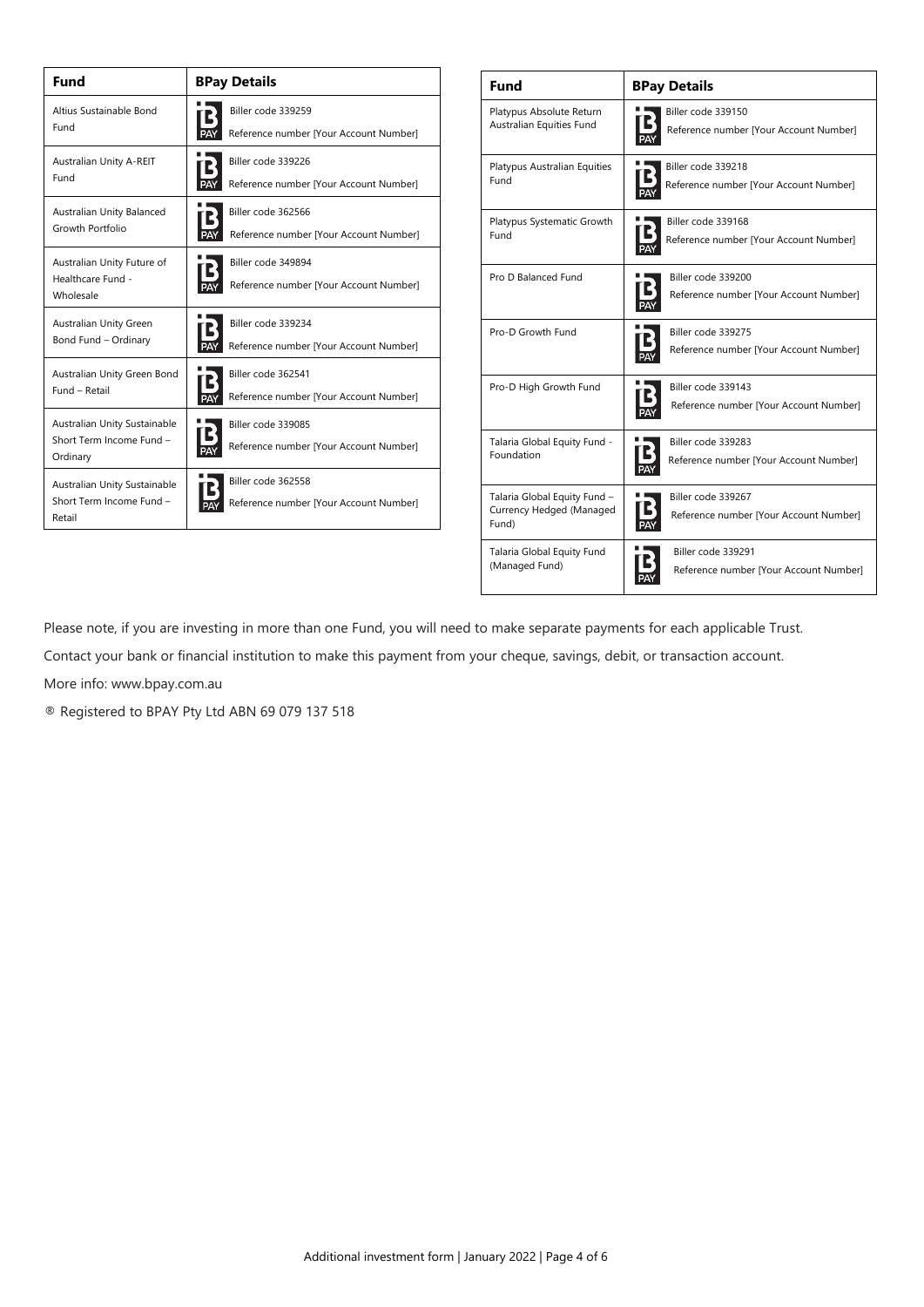#### **5. Declaration and Signing Instructions**

I/We agree and acknowledge:

- to be bound by the terms and conditions of the relevant Product Disclosure Statement (PDS) or Information Memorandum (IM), where applicable the Additional Information Document (AID), the Application Form and the Form Information Guide as supplemented, replaced or reissued from time to time and Fund Constitution (as amended from time to time);
- none of the entities mentioned throughout the fund's PDS or IM, and the AID guarantee the performance of the fund, payment of interest or any return of capital;
- that monies invested in the fund do not represent investments directly in Australian Unity Funds Management Limited nor with a member of the Australian Unity Group;
- the investment is subject to investment risk including possible delays in repayment, loss of income or principal invested;
- Australian Unity Limited and its related bodies corporate may offer products and services appropriate for my/our needs and interests. I/We consent to my/our information being disclosed between those entities and to its use for direct marketing (subject to my/our right of opt-out by calling +61 3 9616 8687 or 1300 997 774), product management and development and for other related purposes;
- that I/we have read the most recent Product Disclosure Statement, (where applicable) Additional Information Document or Information Memorandum and, where applicable, the continuous disclosure information before making a decision to make an additional investment;
- that I/we have read, understood and agree to the Form Information Guide on the Australian Unity website.
- Australian Unity Funds Management Limited (as applicable) may give information relating to my/our account and investment in that account to my/our financial adviser whose stamp appears on the Application Form;
- if this application is signed under a Power of Attorney, the Attorney verifies that no notice of revocation of that power has been received at the date of completing this Additional Investment Form;
- for all account types other than individual and joint accounts, that the Additional Application Request Form is signed in accordance with the governing rules and/or constituent documents;
- all of the information provided in this Additional Investment Form is complete and accurate to the best of my/our knowledge;
- I/We will provide any supporting or additional information which might be required in order to process the additional investment, or subsequently, as a consequence of my/our holding the investment;
- I/We agree that if I/we have previously nominated an advice fee it will be deducted from my/our investment through the redemption of units in my/our investment;
- I/We have no reason to suspect that the monies used to fund this additional investment, or any subsequent contributions into the investment, is or will be derived

from or related to any money laundering, terrorism financing or other illegal activities;

- I/We declare that the information provided for meeting Automatic Exchange of Information (AEOI) requirements (where applicable) is true and correct and that I/we will provide all necessary co-operation and assistance in order for use to comply with obligations under Australian legislation designed to give effect AEOI which includes Foreign Account Tax Compliance Act (FATCA) and Common Reporting Standard (CRS) regimes;
- my/our personal information will be collected, used and disclosed by Australian Unity in accordance with its Privacy Policy which can be accessed at [australianunity.com.au/privacy-policy](https://www.australianunity.com.au/privacy-policy) and in accordance with the law.

**Individual** – where the investment is in one name, the account holder must sign.

**Joint Holding** – where the investment is in more than one name, all of the account holders must sign.

**Companies or corporate partnerships or corporate trustees** – where the company has a sole director who is also the sole company secretary, this form must be signed by that person. If the company (pursuant to section 204A of the Corporations Act 2001) does not have a company secretary, a sole director can also sign alone. Otherwise this form must be signed by a director jointly with either another director or a company secretary. Please indicate the capacity in which the form is signed. By signing as a single director investor confirms that the company is a single director company.

Partnerships - if the account is held for a partnership THEN all partners or those authorised to sign on behalf of the partnership

**Trust** – the trustee(s) must sign this form. Trustee(s) signing on behalf of the trust confirm that the trustee(s) is/are acting in accordance with such designated powers and authority under the trust deed.

**Power of Attorney** – if you have not already lodged the Power of Attorney with us, please attach a certified copy of the Power of Attorney document that includes Certificate of Witness and Statement of Acceptance and Certified Identification Document of the Power of Attorney. I/we attest that the Power of Attorney has not been rescinded or revoked and that the Donor is still living.

Signature of investor 1, director or authorised signatory

Please print full name

Date (DD/MM/YYYY)  $/$  / Company officer (please indicate company capacity) Director Sole director and company secretary

Authorised signatory